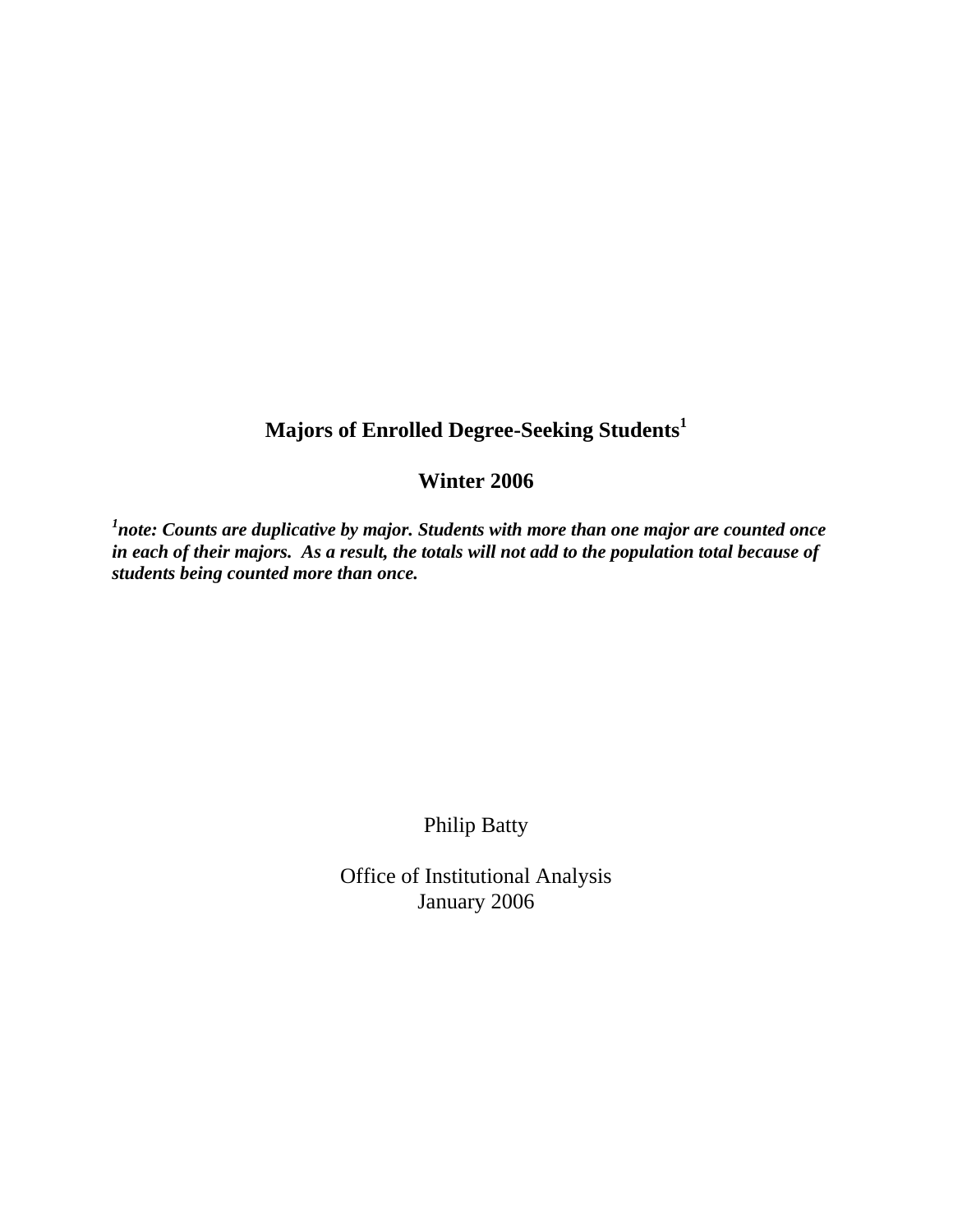**Enrollment of Undergraduate Degree-seeking Students by Major and Class Winter 2006** 

|                                 | <b>FR</b>      | <b>SO</b>        | <b>JR</b>      | <b>SR</b>      | <b>Total</b> |
|---------------------------------|----------------|------------------|----------------|----------------|--------------|
| <b>ACCOUNTING</b>               | 11             | 17               | 141            | 202            | 371          |
| <b>ANTHROPOLOGY</b>             | 8              | 15               | 22             | 46             | 91           |
| <b>ADV PUBLIC RELATIONS</b>     | 51             | 106              | 130            | 186            | 473          |
| <b>ART &amp; DESIGN</b>         | 44             | 63               | 59             | 117            | 283          |
| <b>ATHLETIC TRAINING</b>        | 46             | 38               | 28             | 21             | 133          |
| <b>BUSINESS ECONOMICS</b>       | $\overline{2}$ | 6                | 36             | 71             | 115          |
| <b>BEHAVIORAL SCIENCE</b>       | 11             | 19               | 30             | 45             | 105          |
| <b>BIOLOGY</b>                  | 63             | 74               | 103            | 151            | 391          |
| <b>BIOMEDICAL SCI</b>           | 85             | 132              | 154            | 176            | 547          |
| <b>BIOPSYCHOLOGY</b>            | $\overline{2}$ | 6                | 8              | $\overline{7}$ | 23           |
| <b>BROADCASTING</b>             | 25             | 29               | 27             | 39             | 120          |
| <b>BUSINESS GENERAL</b>         | 22             | 10               | 57             | 61             | 150          |
| <b>CHEMISTRY</b>                | 18             | 23               | 28             | 35             | 104          |
| <b>CRIMINAL JUSTICE</b>         | 69             | 133              | 187            | 220            | 609          |
| <b>CLASSICAL TRADITION</b>      | 3              | 6                | 8              | 16             | 33           |
| <b>CLINICAL LAB SCIENCES</b>    | $\overline{6}$ | $\overline{4}$   | 11             | 21             | 42           |
| <b>CELL &amp; MOLECULAR BIO</b> | $\overline{7}$ | 16               | 16             | 13             | 52           |
| <b>COMMUNICATIONS</b>           | 38             | 58               | 74             | 79             | 249          |
| <b>COMPUTER SCIENCE</b>         | $\overline{0}$ | 6                | 21             | 87             | 114          |
| <b>DANCE</b>                    | 11             | 9                | 8              | 8              | 36           |
| <b>UG DEGREE SEEKING</b>        | 967            | 444              | 164            | 114            | 1689         |
| <b>ECONOMICS</b>                | $\overline{0}$ | $\mathbf{1}$     | $\overline{4}$ | 14             | 19           |
| <b>ENGINEERING</b>              | $\overline{0}$ | $\mathbf{1}$     | $\overline{2}$ | 116            | 119          |
| <b>ENGLISH</b>                  | 79             | 118              | 172            | 575            | 944          |
| <b>EARTH SCIENCE</b>            | 6              | $\overline{2}$   | $\overline{3}$ | 17             | 28           |
| <b>FINANCE</b>                  | 10             | 10               | 133            | 247            | 400          |
| <b>FRENCH</b>                   | $\overline{4}$ | $\overline{7}$   | 11             | 23             | 45           |
| <b>FILM &amp; VIDEO</b>         | 53             | 63               | 67             | 96             | 279          |
| <b>GEOCHEMISTRY</b>             | $\overline{0}$ | $\boldsymbol{0}$ | $\overline{2}$ | $\overline{4}$ | 6            |
| <b>GEOLOGY</b>                  | $\overline{4}$ | 8                | 14             | 21             | 47           |
| <b>GERMAN</b>                   | $\theta$       | 3                | 10             | 10             | 23           |
| <b>SOC STUDIES GROUP</b>        | 34             | 74               | 96             | 305            | 509          |
| <b>GEOGRAPHY</b>                | 1              | $\overline{4}$   | 9              | 24             | 38           |
| <b>GREEK</b>                    | $\overline{0}$ | $\overline{0}$   | $\overline{0}$ | $\mathbf{1}$   | $\mathbf{1}$ |
| <b>INTEGRATED SCIENCE</b>       | 17             | 29               | 48             | 134            | 228          |
| <b>HEALTH COMM</b>              | 3              | 13               | 18             | 21             | 55           |
| <b>HEALTH PROFESSIONS</b>       | 34             | 18               | 12             | $\overline{7}$ | 71           |
| <b>HEALTH SCIENCE</b>           | $\overline{0}$ | 74               | 106            | 207            | 387          |
| <b>HISTORY</b>                  | 40             | 72               | 106            | 251            | 469          |
| <b>HOSPITALITY TOURISM</b>      | 31             | 81               | 119            | 152            | 383          |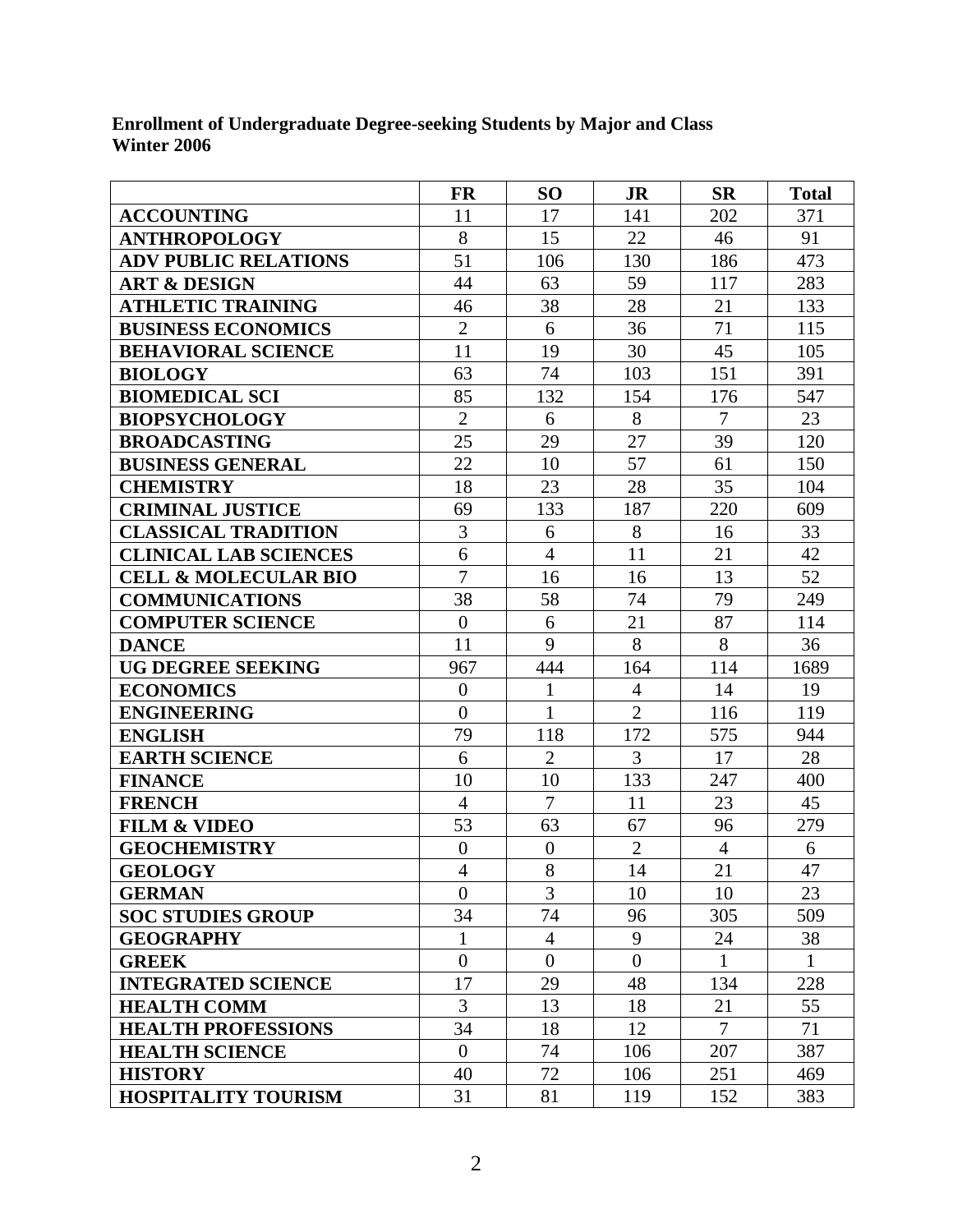|                               | <b>FR</b>      | SO <sub>1</sub> | <b>JR</b>      | <b>SR</b>      | <b>Total</b> |
|-------------------------------|----------------|-----------------|----------------|----------------|--------------|
| <b>INTERNATIONAL BUSINESS</b> | 9              | 10              | 31             | 40             | 90           |
| <b>INFORMATION SYSTEMS</b>    | $\overline{0}$ | 5               | 23             | 54             | 82           |
| <b>INTERNATIONAL REL</b>      | 15             | 24              | 34             | 43             | 116          |
| <b>JOURNALISM</b>             | 18             | 22              | 34             | 28             | 102          |
| <b>LATIN</b>                  | $\overline{0}$ | $\overline{0}$  | $\mathbf{1}$   | $\overline{2}$ | 3            |
| <b>LIBERAL STUDIES</b>        | $\overline{4}$ | 10              | 38             | 65             | 117          |
| <b>LEGAL STUDIES</b>          | 15             | 20              | 34             | 38             | 107          |
| <b>MANAGEMENT</b>             | 5              | 8               | 149            | 283            | 445          |
| <b>MEDICAL IMAG/RAD SCI</b>   | $\overline{0}$ | $\overline{0}$  | 1              | 19             | 20           |
| <b>MARKETING</b>              | $\overline{7}$ | 10              | 128            | 238            | 383          |
| <b>MATHEMATICS</b>            | 61             | 88              | 88             | 179            | 416          |
| <b>MUSIC</b>                  | 33             | 28              | 30             | 64             | 155          |
| <b>UG NON-DEGREE</b>          | 111            | 17              | $\mathbf{1}$   | $\overline{4}$ | 133          |
| <b>NAT RESOURCE MGT</b>       | 8              | 20              | 30             | 53             | 111          |
| <b>NURSING</b>                | 29             | 54              | 123            | 283            | 489          |
| <b>PRE NUR - RN</b>           | $\overline{0}$ | $\overline{7}$  | 12             | 15             | 34           |
| <b>OCCUP SAFETY</b>           | $\overline{0}$ | $\overline{4}$  | 11             | 28             | 43           |
| <b>PUBLIC ADMIN</b>           | $\overline{4}$ | 26              | 31             | 56             | 117          |
| PHYSICAL EDUC                 | 21             | 85              | 101            | 247            | 454          |
| <b>PHILOSOPHY</b>             | $\overline{4}$ | 14              | 35             | 36             | 89           |
| <b>PHOTOGRAPHY</b>            | 23             | 39              | 44             | 69             | 175          |
| <b>PHYSICS</b>                | $\overline{4}$ | 11              | 14             | 14             | 43           |
| <b>POLITICAL SCI</b>          | 28             | 40              | 63             | 95             | 226          |
| <b>PSYCHOLOGY</b>             | 83             | 144             | 208            | 264            | 699          |
| <b>RECREATION</b>             | $\overline{2}$ | 12              | 16             | 42             | 72           |
| <b>RUSSIAN STUDIES</b>        | $\mathbf{1}$   | $\mathbf{1}$    | $\overline{2}$ | 15             | 19           |
| <b>SOCIOLOGY</b>              | 9              | 17              | 39             | 91             | 156          |
| <b>SPANISH</b>                | 23             | 50              | 63             | 99             | 235          |
| <b>SPECIAL EDUC</b>           | 42             | 68              | 105            | 229            | 444          |
| <b>STATISTICS</b>             | $\overline{2}$ | $\overline{4}$  | 19             | 17             | 42           |
| <b>SOCIAL WORK</b>            | 40             | 75              | 72             | 104            | 291          |
| <b>THEATRE</b>                | $\overline{2}$ | 15              | 14             | 18             | 49           |
| <b>WRITING</b>                | 11             | 41              | 39             | 69             | 160          |
| <b>PRE BUSINESS</b>           | 293            | 474             | 201            | 51             | 1019         |
| PRE COMPUTER SCI              | 33             | 31              | 26             | 12             | 102          |
| <b>PRE ECONOMICS</b>          | $\mathbf{1}$   | $\mathbf{1}$    | $\mathbf{1}$   | $\theta$       | 3            |
| PRE ENGINEERING               | 107            | 111             | 69             | 79             | 366          |
| <b>PRE HEALTH</b>             | 150            | 41              | 9              | $\overline{2}$ | 202          |
| PRE INFO SYSTEMS              | 15             | 23              | 19             | 13             | 70           |
| PRE MED TECH                  | 101            | 35              | 5              | $\overline{2}$ | 143          |
| PRE MED IMAGING               | 25             | 45              | 38             | 19             | 127          |
| <b>PRE NURSING</b>            | 237            | 237             | 142            | 178            | 794          |
| PRE PHYSICAL THER             | 57             | 27              | 15             | 1              | 100          |